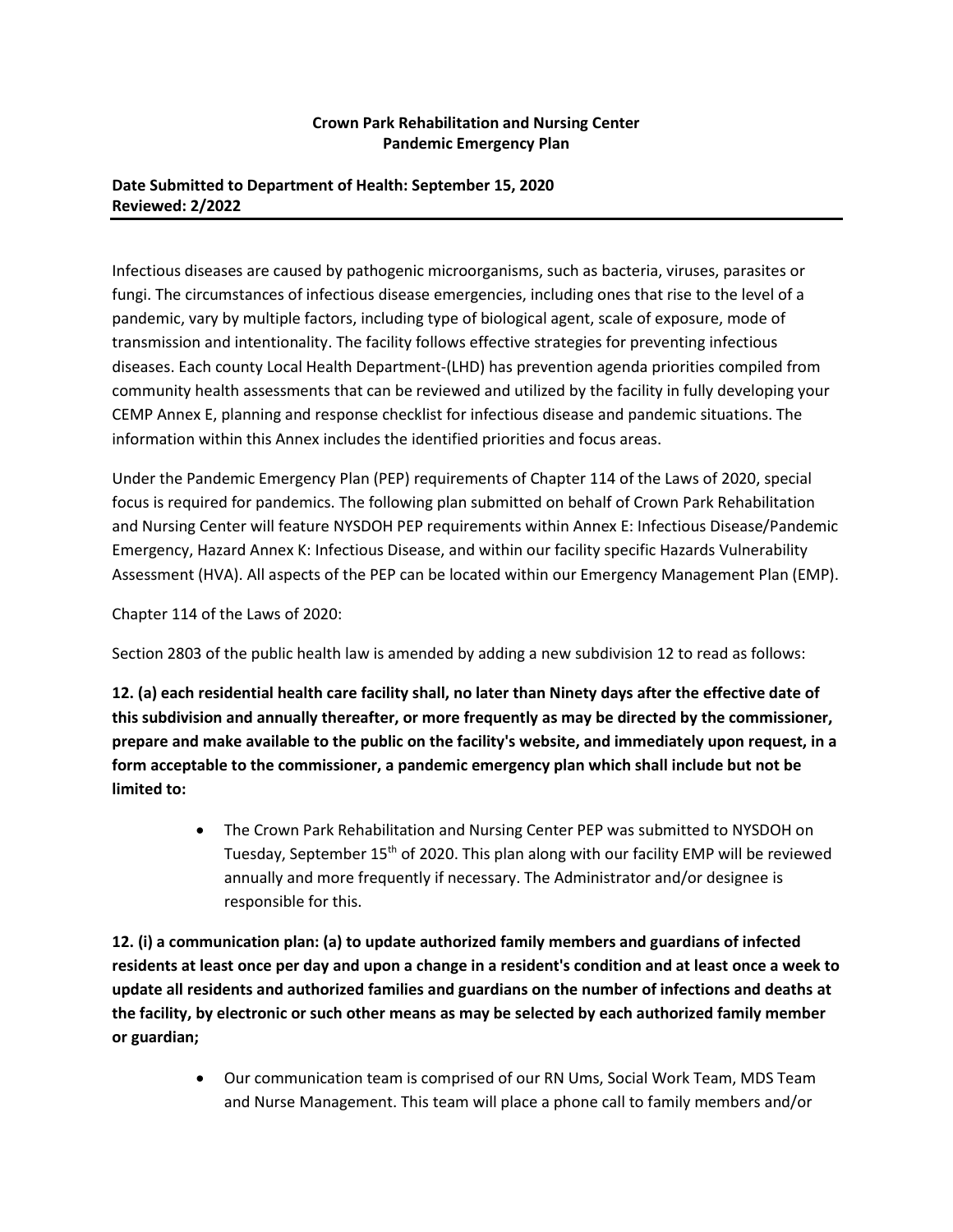guardians if infected residents detailing the aforementioned information located in section 12(i)(a).

- o Crown Park also can utilize a "robo call" system that we have in place called 'Text-Em-All'. Family and guardian information is updated within the 'Text-Em-All' system and is overseen by the Administrator. Theis system allows for ys to make phone calls (messages) to families/guardians via mass calling. This system will and can be used in place of our communication team.
- o Social Media outlets can and are also utilized to inform our family members/guardians and the public. Facebook is our main social media source that is overseen by the Administrator. Our website provides a link for visitors to access and view our Facebook page for real time information.

## **12. (b) that includes a method to provide all residents with daily access, At no cost, to remote videoconference or equivalent communication methods with family members and guardians;**

• Crown Park has multiple tablets for resident use for videoconferencing. These tablets are used for therapeutic relief but also to video conference/chat with their families/guardians at no cost. For scheduled care conference meetings family is invited to join remotely by videoconference, this is handled and scheduled by the social work team. All videoconference calls can and are set up by our social work, activities, and concierge team members if residents need additional help and oversight. Residents are able to retrieve electronic daily access to any information under 12(i)(a) using these tablets to access our website. Information is also disseminated via letters/memos addressed to them.

**and (ii) protection plans against infection for staff, residents and families, including:** 

**(a) a plan for hospitalized residents to be readmitted to such residential health care facility after treatment, in accordance with all applicable laws and regulations; and (b) a plan for such residential health care facility to maintain or contract to have at least a two-month supply of personal protective equipment; and (iii) a plan for preserving a resident's place in a residential healthcare facility if such resident is hospitalized, in accordance with all applicable laws and regulations.** 

- Crown Park has a plan in place and established for hospitalized residents to be readmitted to Evergreen after treatment, in accordance with all applicable laws and regulations. Same procedure and responsibilities as detailed with our 'Bed Hold' policy, that was revised to fit this regulation, will be followed for any resident that had an infectious and/or communicable disease. The purpose of this is to ensure bed availability upon return to the facility from a short hospital stay or therapeutic leave. The Admissions Director is responsible for this.
- Crown Park at the minimum will have at least a two-month supply of personal protective equipment (PPE) on hand, if not more at all times. Our PPE burn rate was and is routinely calculated through our facility specific daily HERDS and our weekly CDC